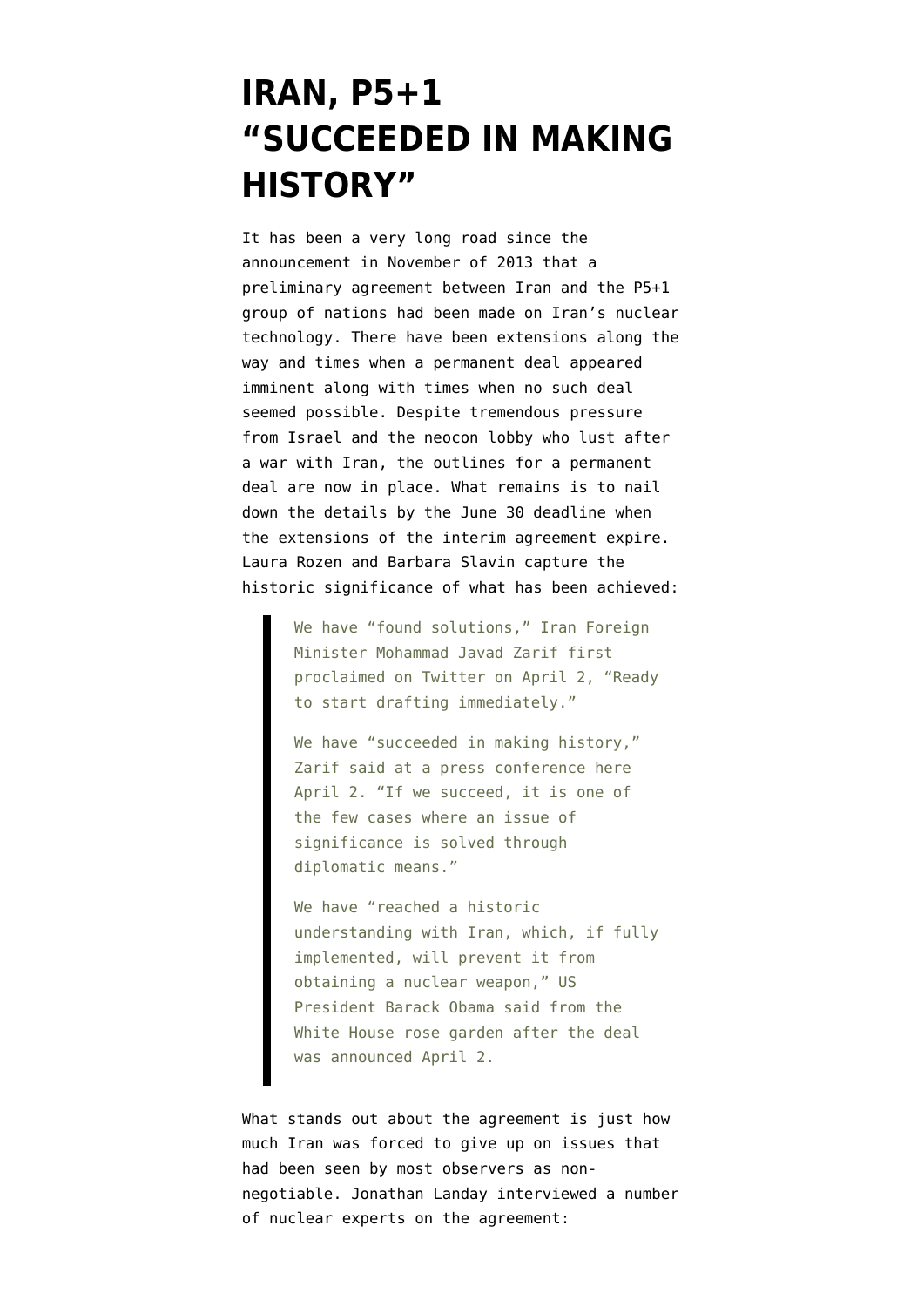On its face, the framework announced Thursday for an agreement that limits Iran's nuclear program goes further toward preventing Tehran from developing a nuclear weapon than many experts expected it would, including requiring an international inspection system of unprecedented intrusiveness.

## The Agreement

The version of the agreement as released by the US can be read [here](http://bigstory.ap.org/article/233eba228913428d81e7a465a77daca6/text-agreement-iran-its-nuclear-program). Let's take a look by sections.

The first section addresses the general concept of uranium enrichment. Although hardliners in the US want all enrichment in Iran stopped, it was clear that Iran would never have agreed to stop. But what has been achieved is staggering. Iran will take two thirds of its existing centrifuges offline. Those centrifuges will be placed in a facility under IAEA inspection, so there is no concern about them winding up in an undisclosed facility. Further, only Iran's original IR-1 centrifuge type will be allowed. That is a huge concession by Iran (everybody knows the IR-1's suck), as they had been developing advanced centrifuges that are much more efficient at enrichment. Many critics of a deal with Iran had suspected that advanced centrifuges would be a route that Iran would use to game any agreement to increase their enrichment capacity if only the number and not the type of centrifuge had been restricted. Further, Iran will not enrich uranium above 3.67% for a period of 15 years. And the stockpile of 3.67% uranium will be reduced by 97%, from 10,000 kg to 300 kg. This reduction also will apply for 15 years. This section also carries an outright statement of targeting a breakout time of 12 months to produce enough enriched uranium for a bomb. [But as always, it must be pointed out that merely having enough enriched uranium for a bomb does not make it a bomb. Many steps, some of which there is no evidence Iran has or could develop under intense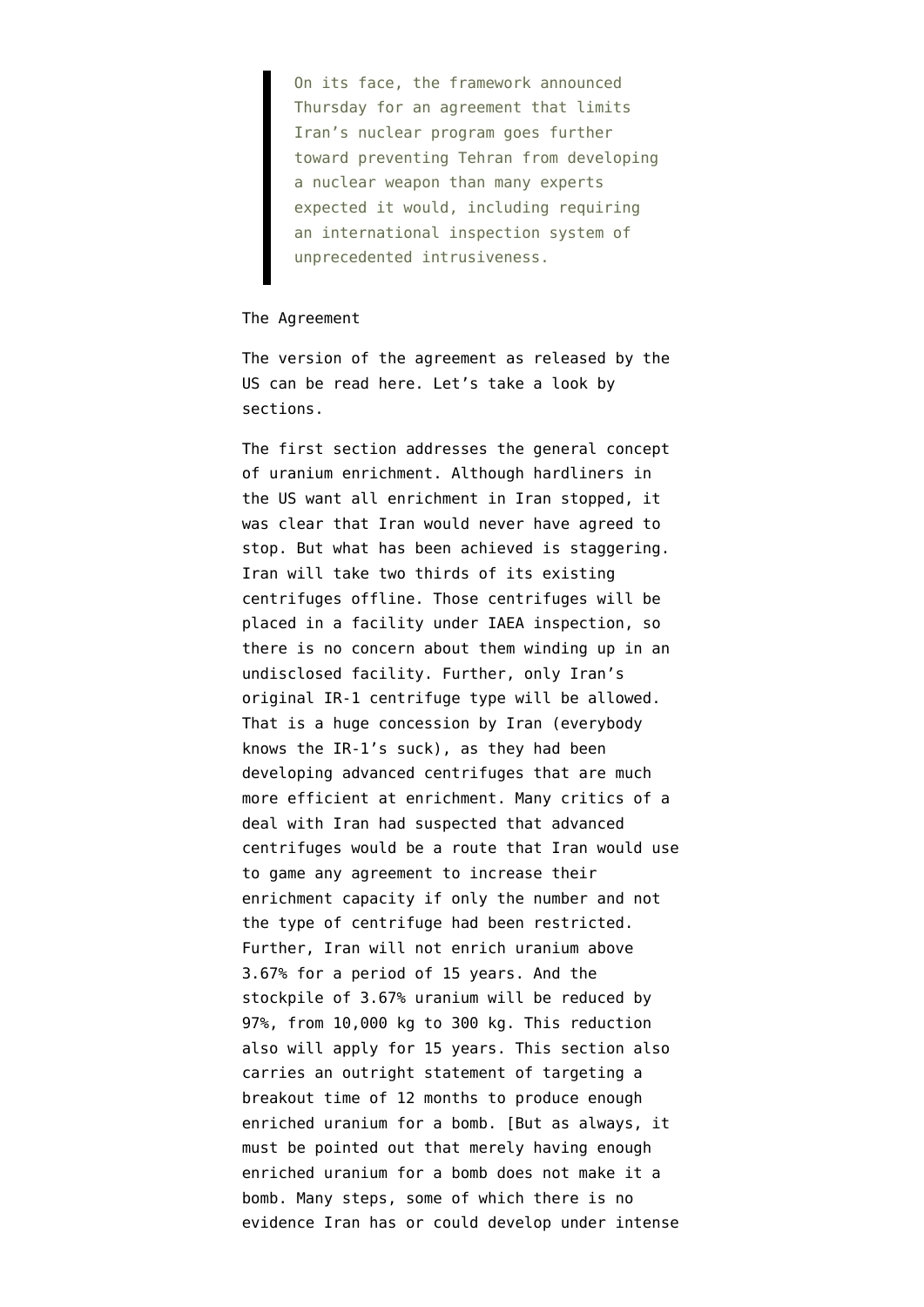international scrutiny, would remain for making a bomb.]

The next section of the agreement is titled "Fordo Conversion". Iran's Fordo site is the underground bunker built for uranium enrichment. Iran has agreed not to enrich uranium at Fordo or to have uranium or any other fissile material present for 15 years. While many have advocated a complete shutdown of Fordo, the agreement provides a very elegant alternative. Fordo will now become a research site under IAEA monitoring. Had the site shut down, where would all of the scientists who work there now have gone? By keeping them on-site and under IAEA observation, it strikes me that there is much less concern about those with enrichment expertise slinking into the shadows to build a new undeclared enrichment facility.

The section on the Natanz facility follows and it is further documented that only the reduced number of IR-1 centrifuges and no advanced centrifuges will be used. Even research on the advanced centrifuges will be limited and only under IAEA supervision.

The next section addresses inspections and transparency. Iran has agreed to an unprecedented level of IAEA inspections. Some have even suggested on Twitter that Parchin will be inspected, but that is not laid out in the document. What is noted is that Iran will abide by the IAEA's "additional protocol" and investigation of "possible military dimensions" of the nuclear program, which were suggested in part by IAEA after material came from the Laptop of Death. This is another huge concession by Iran that I never expected.

Finally, Iran has agreed to scrap the current reactor core of the Arak heavy water reactor and replace it with a redesigned core that will not produce weapons grade plutonium.

The final sections address sanctions and phasing. Iran, of course, wants immediate cessation of the sanctions. The agreement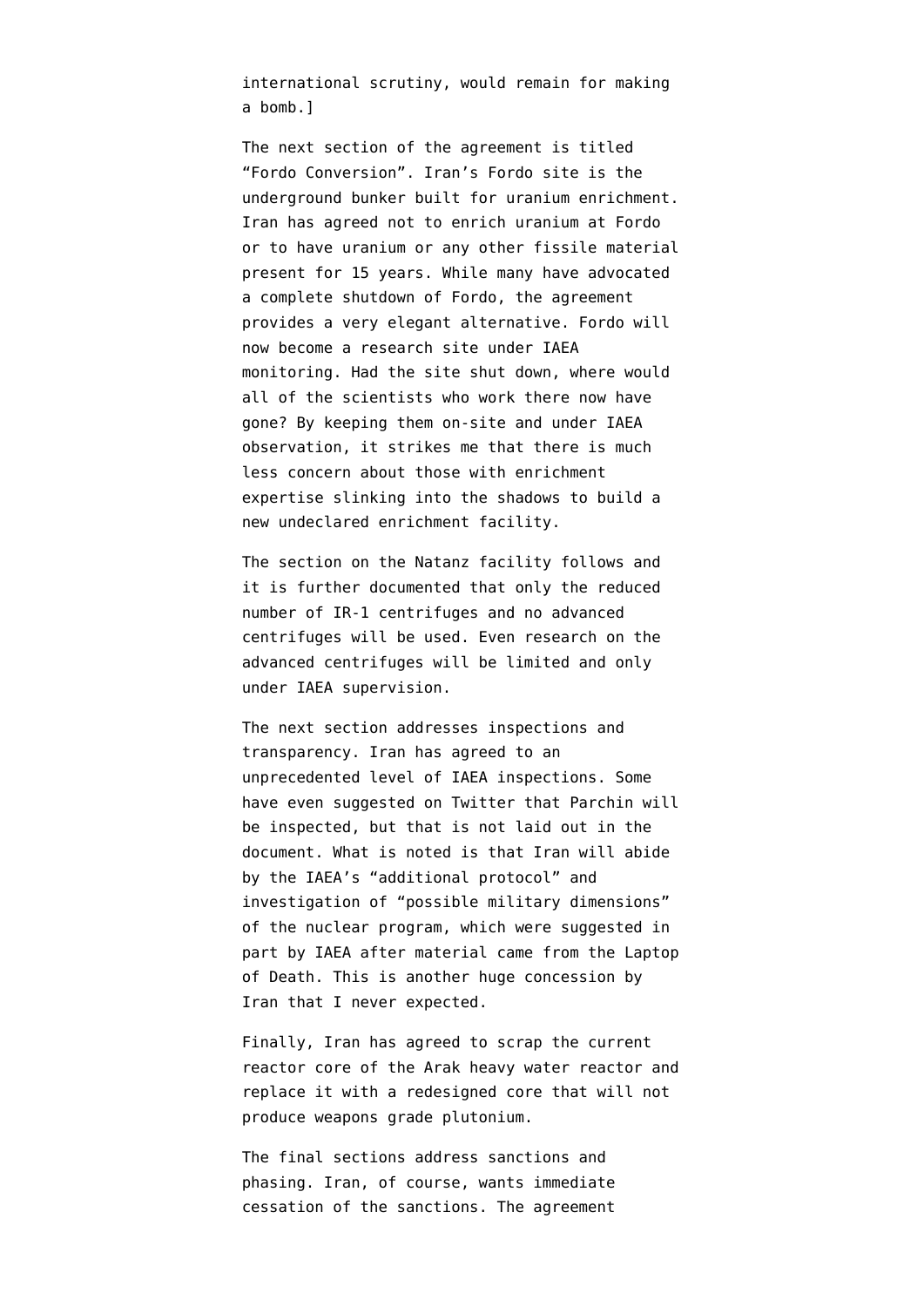"suspends" sanctions once IAEA verifies that Iran has taken all of the key steps. I've seen some hawks very concerned about just how these sanctions would "snap back" into place in the event of a breach of the agreement by Iran. I don't find that to be particularly concerning, since it seems virtually certain to me that in the event of a verified breach of the agreement, Israeli bombs would be falling on Iran long before any effects of restored sanctions came into play.

## Reactions

The New York Times [praises the agreement](http://www.nytimes.com/2015/04/03/opinion/a-promising-nuclear-deal-with-iran.html) in an editorial:

> The preliminary agreement between Iran and the major powers is a significant achievement that makes it more likely Iran will never be a nuclear threat. President Obama said it would "cut off every pathway that Iran could take to develop a nuclear weapon."

Officials said some important issues have not been resolved, like the possible lifting of a United Nations arms embargo, and writing the technical sections could also cause problems before the deal's finalization, expected by June 30. Even so, the agreement announced on Thursday after eight days of negotiations appears more specific and comprehensive than expected.

## Fred Hyatt, on the other hand, is [stamping his](http://www.washingtonpost.com/opinions/obamas-iran-deal-falls-well-short-of-his-own-goals/2015/04/02/7974413c-d95c-11e4-b3f2-607bd612aeac_story.html) [foot](http://www.washingtonpost.com/opinions/obamas-iran-deal-falls-well-short-of-his-own-goals/2015/04/02/7974413c-d95c-11e4-b3f2-607bd612aeac_story.html) like a good little neocon:

THE "KEY parameters" for an agreement on Iran's nuclear program released Thursday fall well short of the goals originally set by the Obama administration. None of Iran's nuclear facilities — including the Fordow center buried under a mountain — will be closed. Not one of the country's 19,000 centrifuges will be dismantled. Tehran's existing stockpile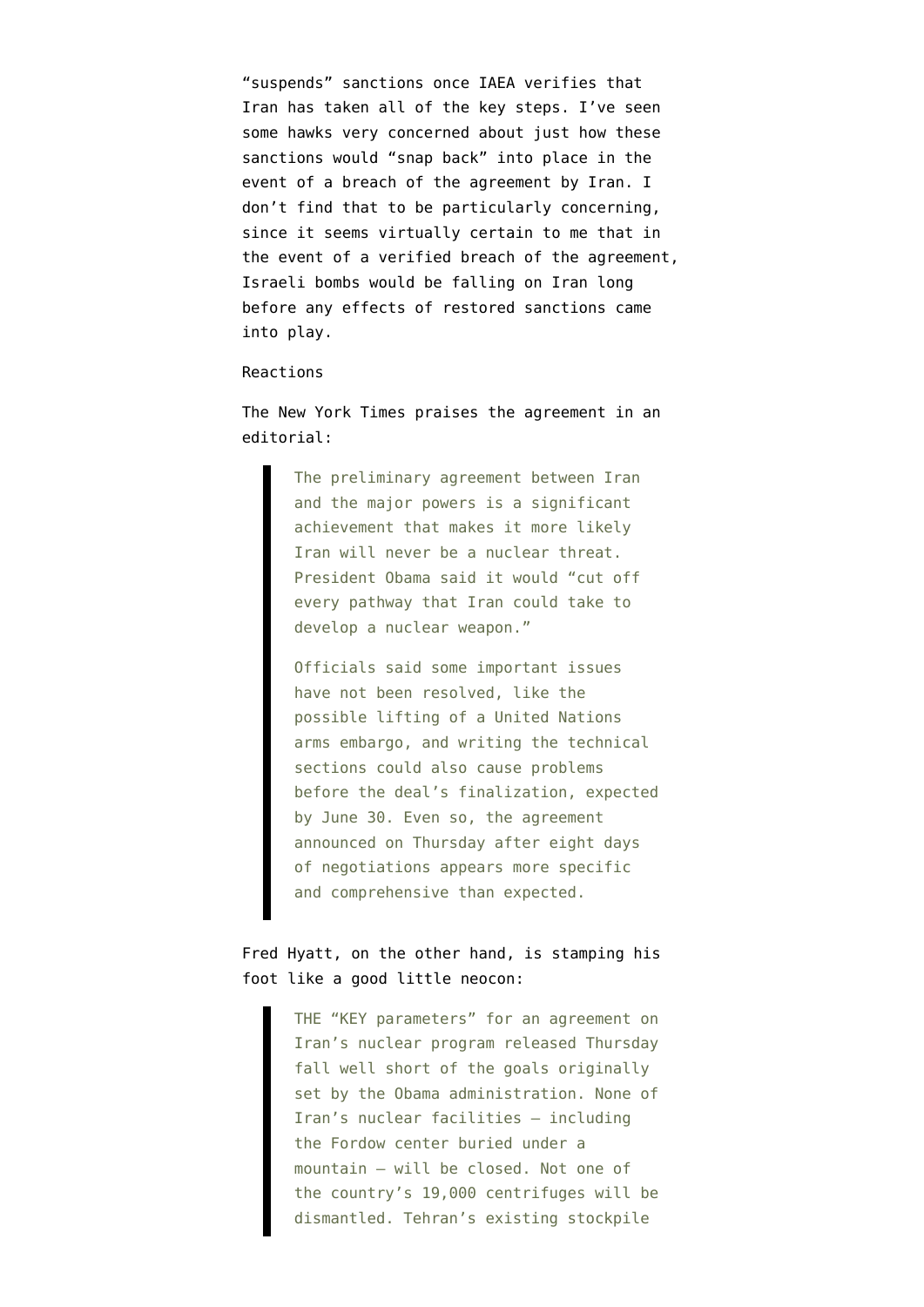of enriched uranium will be "reduced" but not necessarily shipped out of the country. In effect, Iran's nuclear infrastructure will remain intact, though some of it will be mothballed for 10 years. When the accord lapses, the Islamic republic will instantly become a threshold nuclear state.

Wow, Hyatt is spinning faster than an Iranian centrifuge on Stuxnet.

But the biggest surprise of all comes at the end of [David Sanger and Michael Gordon's New York](http://www.nytimes.com/2015/04/03/world/middleeast/iran-nuclear-talks.html) [Times piece on the deal:](http://www.nytimes.com/2015/04/03/world/middleeast/iran-nuclear-talks.html)

> Those conditions impressed two of the most skeptical experts on the negotiations: Gary Samore and Olli Heinonen of the Kennedy School of Government at Harvard and members of a group called United Against Nuclear Iran.

Mr. Samore, who was Mr. Obama's top adviser on weapons of mass destruction in his first term as president, said in an email that the deal was a "very satisfactory resolution of Fordo and Arak issues for the 15-year term" of the accord. He had more questions about operations at Natanz and said there was "much detail to be negotiated, but I think it's enough to be called a political framework."

Mr. Heinonen, the former chief inspector of the International Atomic Energy Agency, said, "It appears to be a fairly comprehensive deal with most important parameters." But he cautioned that "Iran maintains enrichment capacity which will be beyond its near-term needs."

Hell just froze over, folks. Sanger and Gordon appear to have finally given in to [my campaign](https://www.emptywheel.net/2015/03/30/heinonen-moves-deceptive-anti-iran-campaign-from-washington-post-opinion-page-to-new-york-times-news-page/) [for full disclosure](https://www.emptywheel.net/2015/03/30/heinonen-moves-deceptive-anti-iran-campaign-from-washington-post-opinion-page-to-new-york-times-news-page/) about Heinonen's association